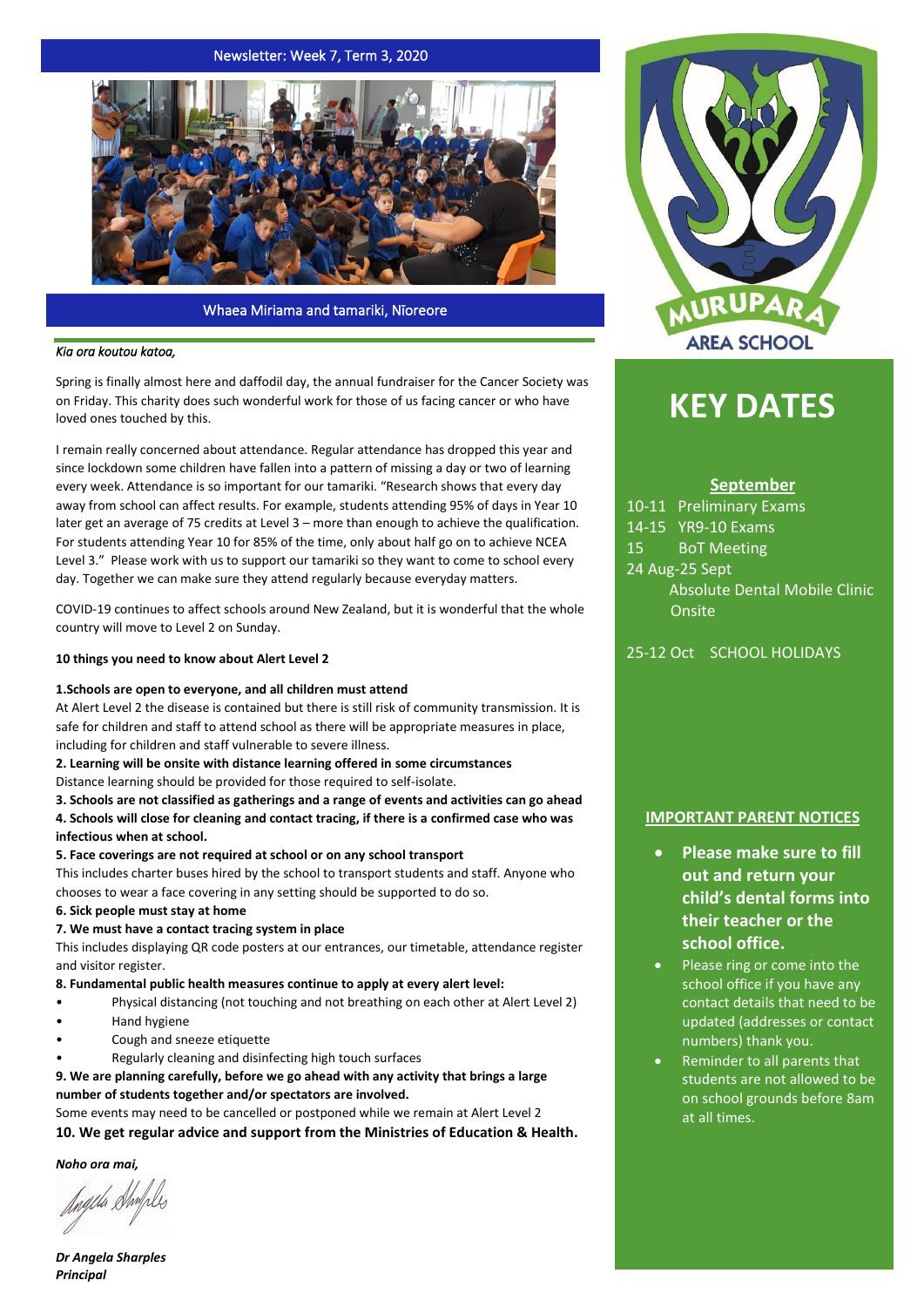## **Nīoreore News**

Nīoreore's whanaungatanga Friday. Mahi tuakana taina trying to make friendship bracelets and spinnning tops. Patience, Perseverance and smiling were definitely the key.



**Nā Whaea Miriama Nīoreore Hub Leader**

# **Kārangaranga News**

Mauri ora whānau,

In Kārangaranga we have been working on our Art work and looking at Persuasive writing.



Above: Name works- they use their names as a centerpiece then

friends in our homeroom write positive kōrero about that person.



Portraits Plus - as part of our tuakiritanga unit we had to draw our portraits and share information about ourselves. Ka mau te wehi!

**Nā Whaea Kohine Kārangaranga Hub Leader**

## **Rangipō News**

Murupara to Thornton – a journey following the Rangitaiki River. On Monday 24th August a group of Senior School Environmental Studies students followed the Rangitaiki River to Thornton, looking at specific historical sites pertaining to the eel fishery and how the Rangitaiki manages threats to it and the River itself. The afternoon culminated with time at Thornton fishing for kahawai. It was a wild afternoon with a rough sea.



### WAIMANGU THERMAL VALLEY

Wednesday 26<sup>th</sup> August also saw the Environmental Studies Level 1 and 2 students and Year 11 Science class embark on a field trip to the Waimangu Thermal Valley to gather data about how internal and external processes of the earth effect our changing landscape as a result of the 1886 Mt Tarawera eruption. The Level Two ( Year 12) students will be investigating and explaining how different rocks were formed as a result of the eruption within the Taupo Volcanic Zone. We were offered a great deal by the operators so opted to finish the walk with a guided boat trip on Lake Rotomahana. There were few tourists, as would be expected on a week day. It was disappointing that out of 18 possible students only 10 made the effort to come on the day. Please remember that Education out of the classroom is important for your child's experience in life and serves as a foundation for later learning in the classroom.



Inferno Crater Lake. Waimangu Thermal Valley

**Nā Whaea Julena Environmental Science Teacher**

## Hospitality & Food Technology

On Friday 28th August, a group of students catered for our Whakaruruhau Roopu. Their task was to plan, cook and present a lunch for a group of 15 people. Their menu included two hot dishes, two cold dishes and two desserts. This group delivered and introduced themselves to the roopu and was given some great feedback. A big mihi to Cherub